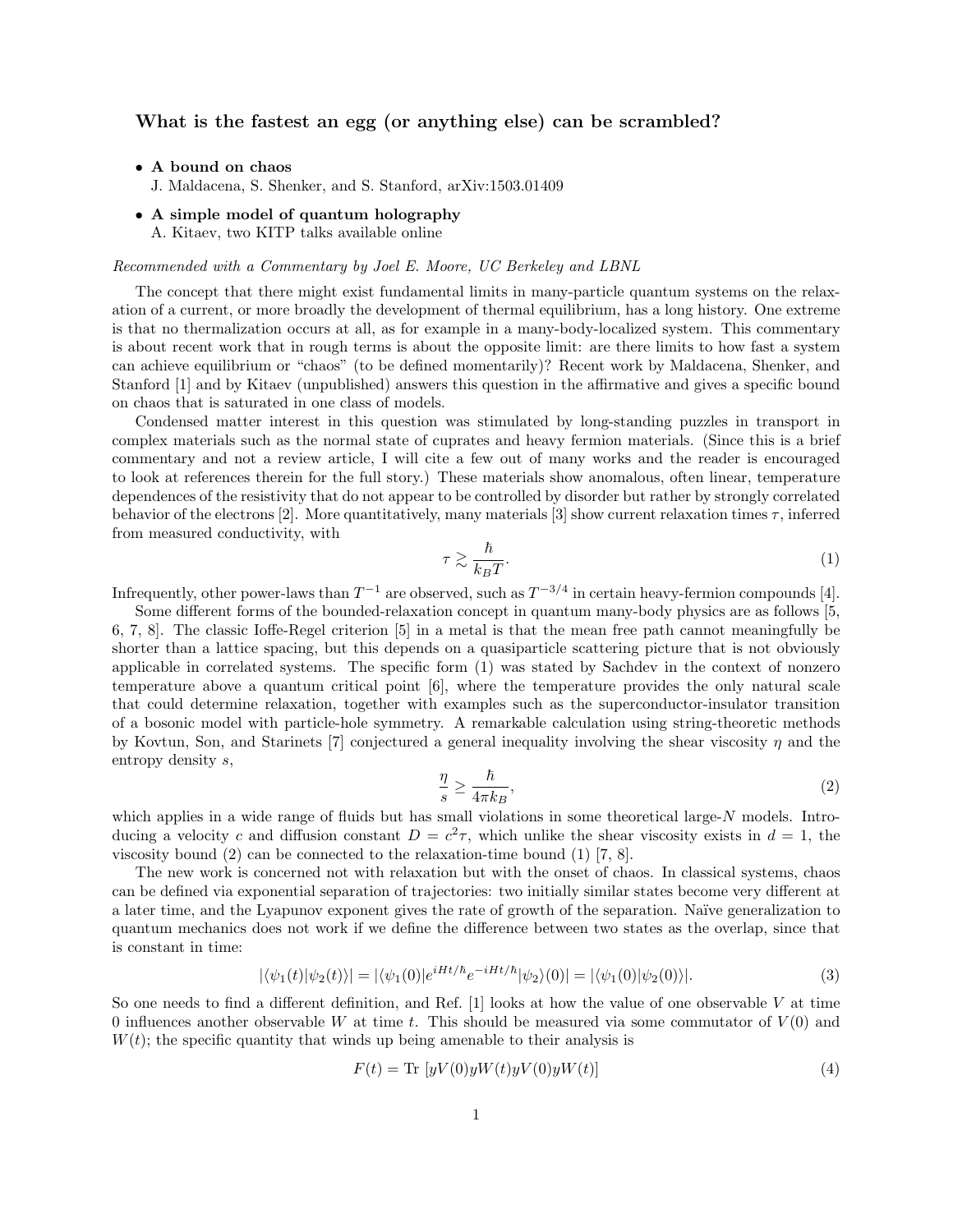where the operator y corresponds to a  $\pi/2$  rotation along the imaginary-time cylinder:

$$
y^4 = \frac{e^{-\beta H}}{Z}.\tag{5}
$$

Then  $F(t) \to 0$  as  $t \to \infty$  is a viable quantum definition of the so-called butterfly effect, the disappearance of the statistical influence of the earlier observable on the later one, and we label the time scale for  $F$  to vanish the scrambling time  $t_*.$ 

There is a shorter time scale  $t_d$ , which the authors call a dissipation time, after which F takes a nonzero constant value  $F_d$ . Roughly, dissipation or relaxation corresponds to a weak form of thermalization, after which standard local observables typically relax close to their equilibrium values; scrambling or the butterfly effect is a very strong form of thermalization, after which two initial states are indistinguishable without measuring a macroscopic number of observables. [9] Kitaev emphasized in 2014 that the onset of scrambling and the butterfly effect will initially grow exponentially, in the sense

$$
F_d - F(t) = \epsilon \exp \lambda_L t + \dots,\tag{6}
$$

and some large-N theories have small  $\epsilon = 1/N^2$  and thus a parametric separation between dissipation and scrambling times. (A technical note: the derivation of the bound depends on large  $N$  and could have violations of order  $1/N^2$ , compared to violations of the viscosity bound (2) at order  $1/N$ .) The punchline of Ref. [1] is a specific bound on the Lyapunov exponent

$$
\lambda_L \le \frac{2\pi k_B T}{\hbar}.\tag{7}
$$

The argument for this result is "elementary" in the sense of not requiring an AdS/CFT correspondence (basically, a dual representation of the problem as a gravity theory) or other technology, but depends on some fairly technical complex analysis in order to connect real-time dynamics with imaginary time where  $\hbar/(k_BT)$  is a natural scale. It is worth pointing out that such bounds were motivated in part from observing that many models with gravity duals are "fast scramblers" (see [10] and other references in [1]) saturating the bound, and this may be another case, similar to entanglement entropy [11], where AdS/CFT correspondences lead to conjectures that turn out to be quite general and derivable by simpler methods.

A next question is how to find explicit examples where this bound is saturated. (Since presumably the dissipation time for any current should be shorter than the scrambling time, such bounds likely give bounds on current relaxation as well.) Two KITP talks by Alexei Kitaev, available online, give an answer by building a precise holographic version of a simplified version of the Sachdev-Ye model [12], which has random, infinite-ranged interactions that previously allowed some properties to be solved via a mean-field approach. A very recent preprint [13] shows that the zero-temperature entropy of both Kitaev's model and the Sachdev-Ye model is connected via holography to the famous Bekenstein-Hawking black hole entropy formula. Future work, one hopes, will connect the deep fundamental bounds with more realistic condensed matter Hamiltonians and ultimately explain the experimental observations. It is comforting to see that, along with the current interest in exotic equilibrium phases and far-from-equilibrium dynamics, there is significant progress on near-equilibrium problems of linear response and scrambling.

## References

- [1] J. Maldacena, S. H. Shenker, and D. Stanford. A bound on chaos. arXiv:1503.01409.
- [2] C. M. Varma, P. B. Littlewood, S. Schmitt-Rink, E. Abrahams, and A. E. Ruckenstein. Phenomenology of the normal state of cu-o high-temperature superconductors. Phys. Rev. Lett., 63:1996–1999, Oct 1989.
- [3] J. A. N. Bruin, H. Sakai, R. S. Perry, and A. P. Mackenzie. Similarity of scattering rates in metals showing t-linear resistivity. Science, 339(6121):804–807, 2013.